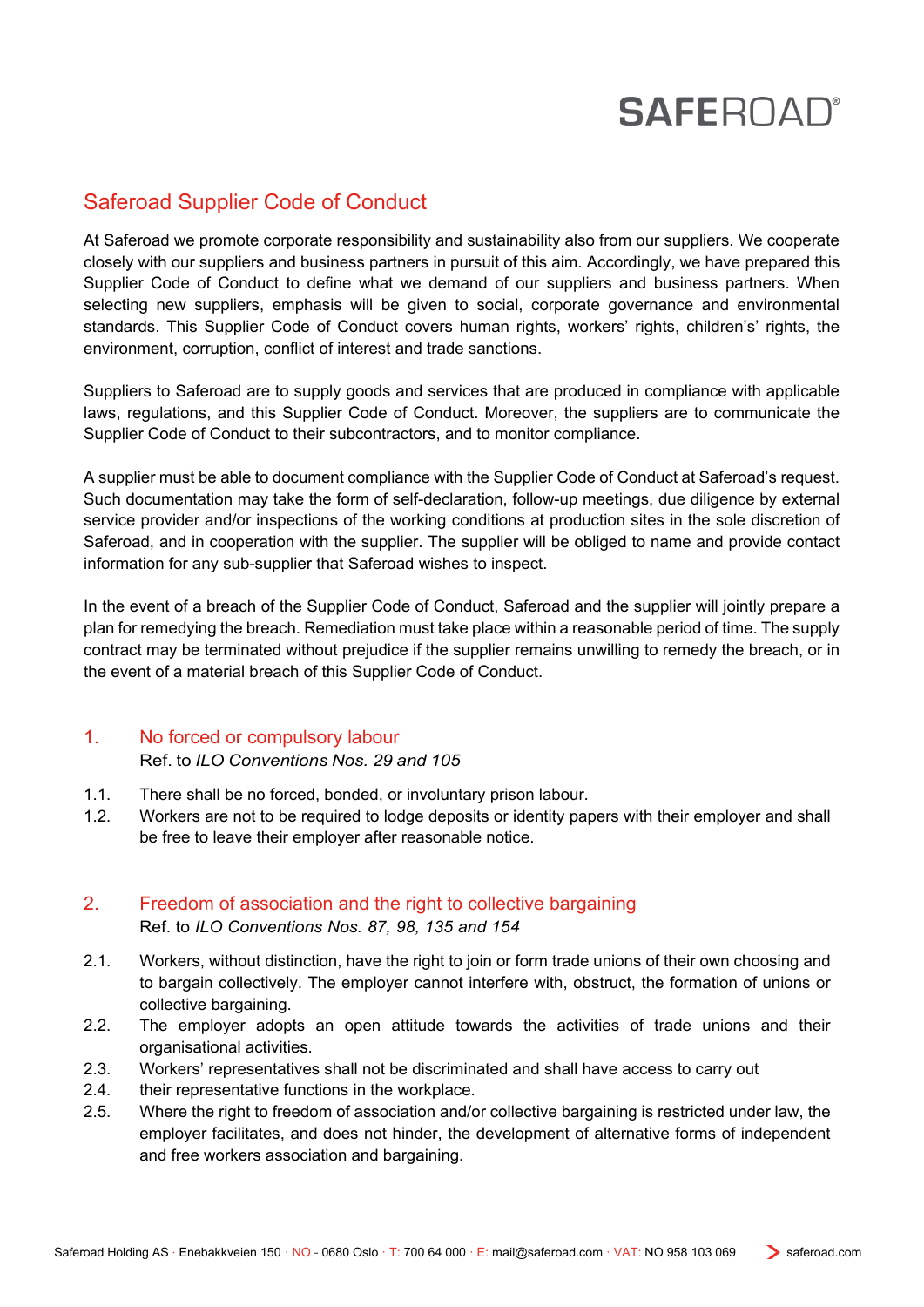### 3. No use of child labour

Ref. to *UN Convention on the Rights of the Child, ILO Conventions Nos. 138, 182 and 79, and ILO Recommendation No. 146*

- 3.1. If work which by its nature or the circumstances in which it is carried out is likely to jeopardize the health, safety or morals, the minimum age for workers shall be the higher of 18 and
- 3.2. the national minimum age for employment, or
- 3.3. the age of completion of compulsory education.
- 3.4. The types of employment or work to which the aforementioned requirement applies shall be determined by national laws or regulations or by the competent authority. The employer should review the requirements of the national legislation and consult with experts to determine the type of employment and the corresponding minimum working age.
- 3.5. In case if national legislation, standards, or requirements do not consider the work performed as likely to jeopardize the health, safety or morals, the minimum age for workers could be the higher of 16 on condition that the health, safety, and morals of the young persons concerned are fully protected and that the young persons have received adequate specific instruction or vocational training in the relevant branch of activity.
- 3.6. There shall be no recruitment of child labour defined as any work performed by a child younger than the age(s) specified above.
- 3.7. No person under the age of 18 shall be engaged in labour that is hazardous to their health, safety or morals, including night work.
- 3.8. Policies and procedures for remediation of child labour prohibited by ILO conventions no. 79, 138 and 182, shall be established, documented, and communicated to person- nel and other interested parties. Adequate support shall be provided to enable such children to attend and complete compulsory education.

### 4. No discrimination

Ref. to *ILO Conventions Nos. 100 and 111 and the UN Convention on Discrimination AgainstWomen*

- 4.1. There is no discrimination in hiring, compensation, access to training, promotion, termination, or retirement based on ethnic background, religion, age, disability, gender, marital status, sexual orientation, union membership or political affiliation.
- 4.2. Measures shall be established to protect workers from sexually intrusive, threatening, insulting or exploitative behavior, and from discrimination or termination of employment on unjustifiable grounds, e.g. marriage, pregnancy, parenthood or HIV status.

#### 5. No harsh or inhumane treatment

5.1. Physical abuse or punishment, or threats of physical abuse, sexual or other harassment and verbal abuse, as well as other forms of intimidation are prohibited.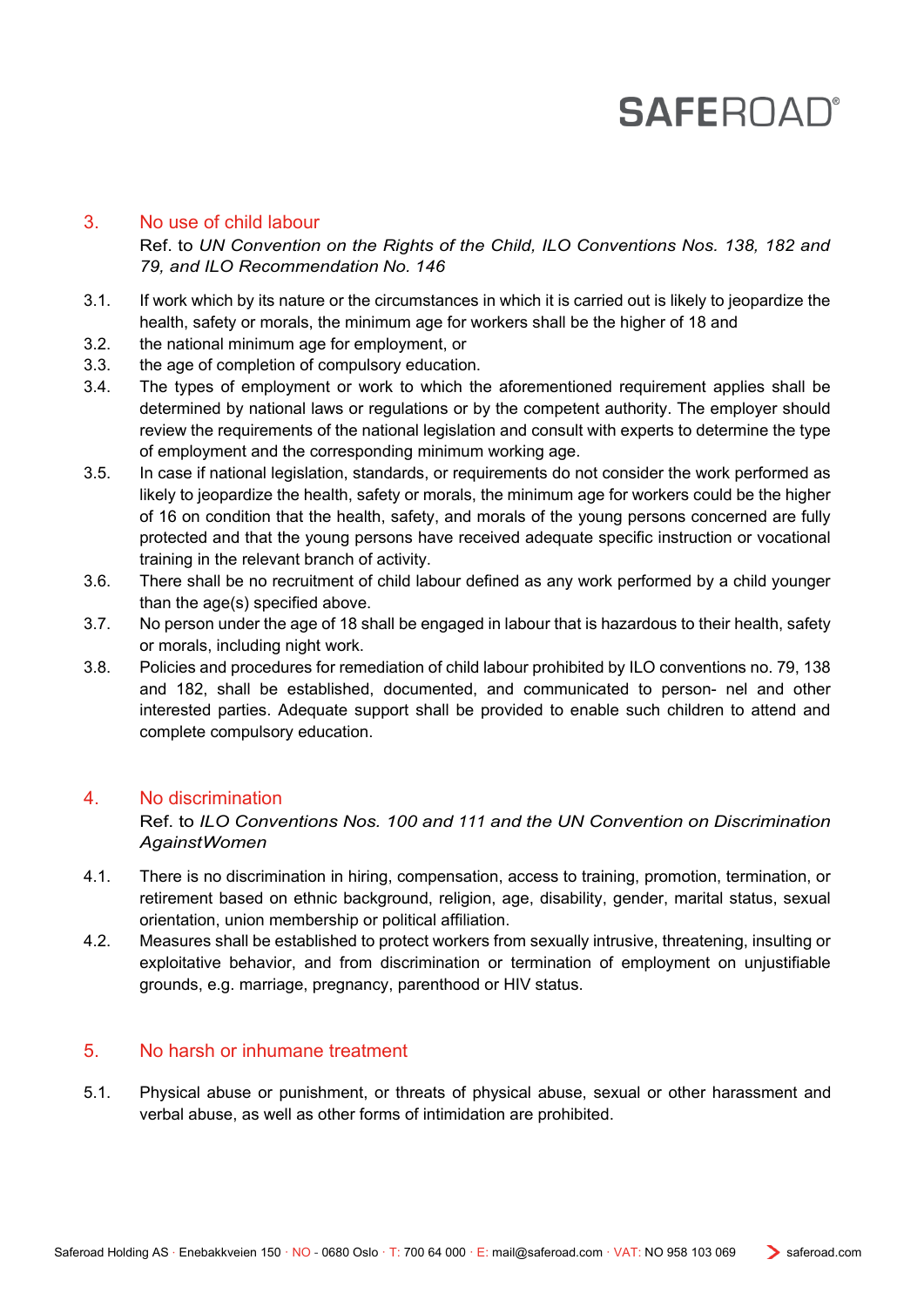### 6. Health and safety Ref. to *ILO Convention No. 155 and ILO Recommendation No. 164*

- 6.1. The working environment shall be safe and hygienic, bearing in mind the prevailing knowledge of the industry and of any specific hazards. Hazardous chemicals and other substances shall be carefully managed. Adequate steps shall be taken to pre- vent accidents and injury to health arising out of, associated with, or occurring in, the course of work, by minimising, so far as is reasonably practicable, the causes of haz- ards inherent in the working environment.
- 6.2. Workers shall receive regular and documented health and safety training, and such training shall be repeated for new or reassigned workers.
- 6.3. Access to clean toilet facilities and to potable water, and, if appropriate, sanitary facil- ities for food storage shall be provided.
- 6.4. Accommodation, where provided, shall be clean, safe, and adequately ventilated, and shall have access to clean toilet facilities and potable water.
- 6.5. The company observing this Supplier Code of Conduct shall assign responsibility for health and safety to a senior management representative.

### 7. Wages

Ref. to *ILO Convention No. 131*

- 7.1. Wages and benefits paid for a standard working week shall as minimum meet national legal standards or industry benchmark standards, whichever is higher. Wages should always be enough to meet basic needs, including some discretionary income.
- 7.2. Prior employment, all workers shall be provided with a written, comprehensible, and understandable contract outlining their wage conditions, including the amount of taxes paid in case of if fixed taxation applies, as well as method of payments and pay period concerned each time that they are paid.
- 7.3. Deductions from wages as a disciplinary measure shall not be permitted nor shall any deductions from wages not provided for by national law be permitted without the expressed permission of the worker concerned.

### 8. Working hours

Ref. to *ILO Convention No. 1 and 14*

- 8.1. Working hours shall comply with national laws, collective agreements, benchmark in- dustry standards, and not more than prevailing international standards. Working hours should not on a regular basis be more than 48 hours per week.
- 8.2. Workers shall be provided with at least one day off for every 7-day period.
- 8.3. Overtime shall be limited and voluntary. Recommended maximum overtime is 12 hours per week, i.e. that the total working week including overtime shall not exceed 60 hours. Exceptions to this are accepted when regulated by a collective bargaining agreement.
- 8.4. Workers shall always receive overtime pay for all hours worked over and above the normal working hours, minimum in accordance with relevant legislation. Overtime shall always be compensated at a premium rate, which is recommended to be not less than 125% of the regular rate of pay.

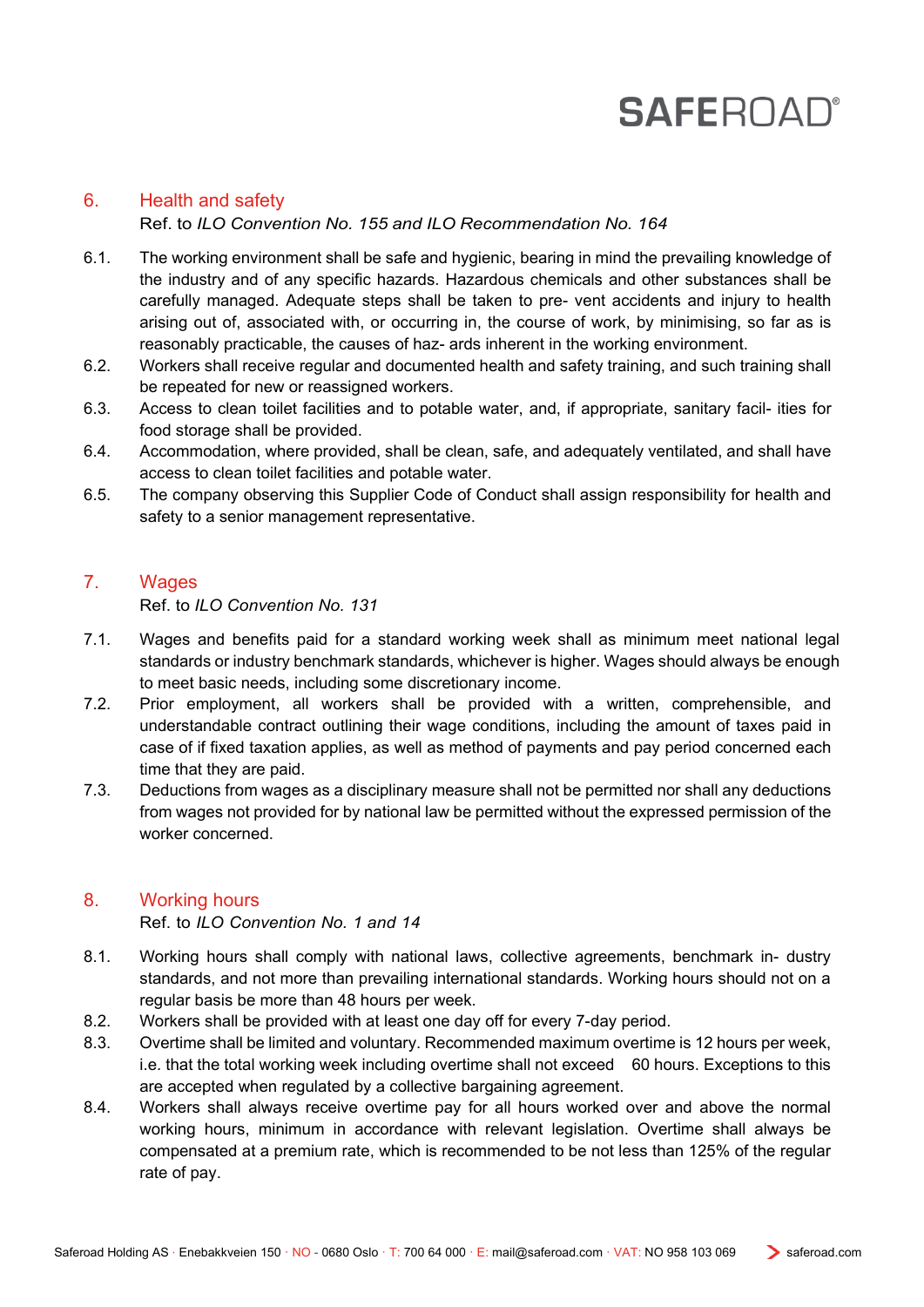- 8.5. Working hours may exceed 60 hours in any seven-day period only in exceptional circumstances where all the following are met:
	- this is allowed by national law;
	- this is allowed by a collective agreement freely negotiated with a workers' organization representing a significant portion of the workforce;
	- appropriate safeguards are taken to protect the workers' health and safety; and
	- the employer can demonstrate that exceptional circumstances apply such as unexpected production peaks, accidents, or emergencies.

### 9. Regular employment

- 9.1. Obligations to employees under international conventions, national law and regulations concerning regular employment shall not be avoided using short-term contracting (such as contract labour, casual labour, home working or day labour), subcontractors or other labour relationships.
- 9.2. All workers are entitled to a contract of employment in a language they understand.
- 9.3. The duration and content of apprenticeship programs shall be clearly defined prior the assignment and beginning of the apprenticeship period.

### 10. Marginalized populations

10.1. Production and the use of natural resources shall not contribute to the destruction and/or degradation of the resources and income base for marginalized populations, such as in claiming large land areas, use of water or other natural resources on which these populations are dependent.

### 11. Environment

*Ref. to UNDP Social and Environmental Standards (2014)*

- 11.1. Measures to minimize adverse impacts on human health and the environment shall be taken throughout the value chain. This includes minimizing pollution, promoting an efficient and sustainable use of resources, including energy and water, and minimizing greenhouse gas emissions in production and transport. The local environment at the production site shall not be exploited or degraded.
- 11.2. Supplier should conduct annual environmental risk assessments any place its facilities are present to exclude unaccounted risks of environmental pollution and degradation. Based on risk assessments, Board of Directors, supervisory board, or other applicable corporate body of Supplier should take measures to minimize risks where possible.
- 11.3. National and international environmental legislation and regulations shall be respected, and relevant discharge permits obtained.
- 11.4. The supplier is expected to continuously improve its environmental performance in the value chain by means of operational control and monitoring and by focus on awareness and training. Supplier shall seek continual improvement of environmental performance on the basis of sound science and technical and economic feasibility.